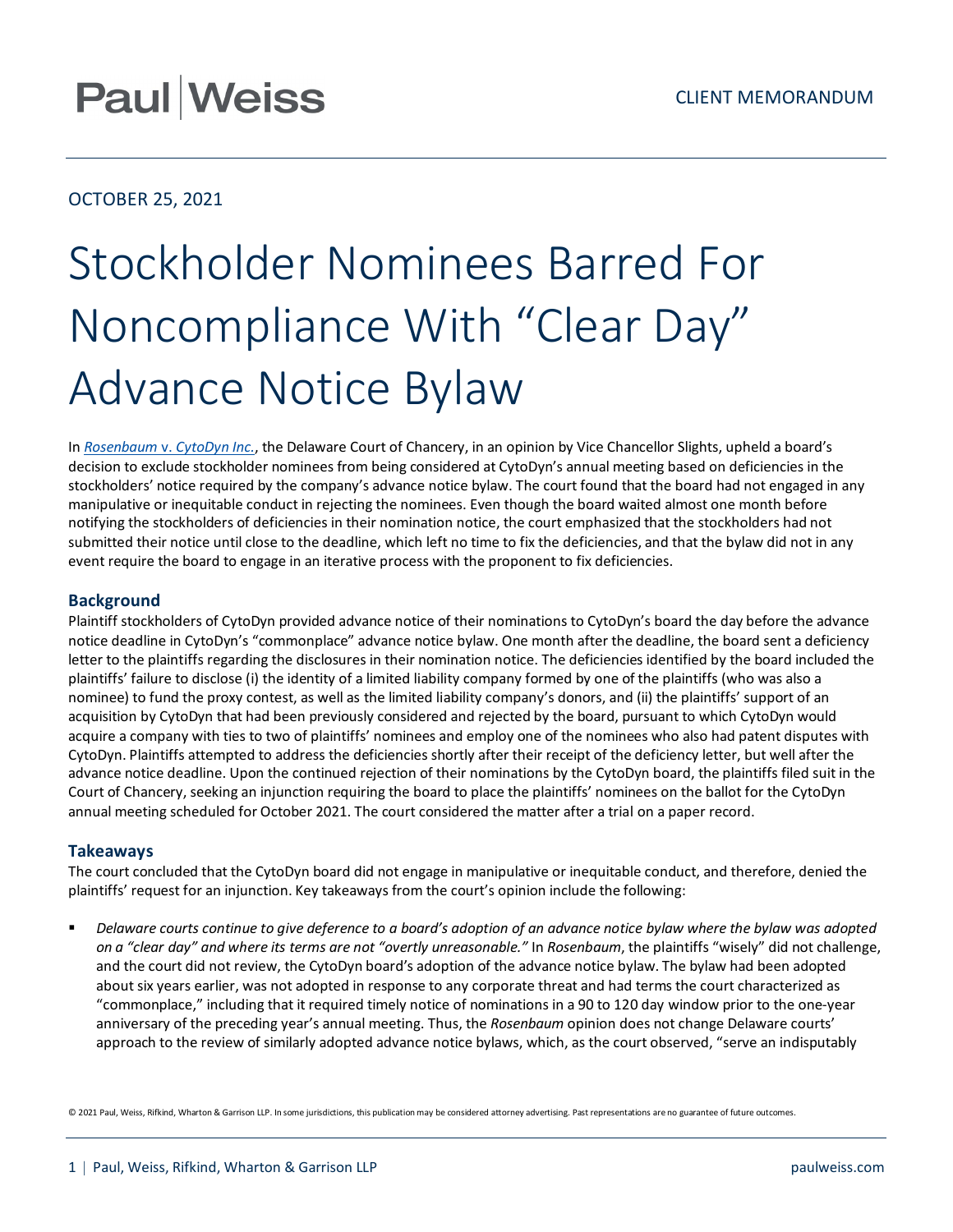legitimate purpose." So, companies thinking of enhancing their advance notice bylaws would be better served to do so on a "clear day," rather than waiting until there is a precipitating event.

- *Stockholders can obtain equitable relief if they can demonstrate "compelling circumstances" that the board's enforcement of the bylaw is inequitable under Schnell v. Chris-Craft Indus., Inc.* The court rejected plaintiffs' argument that enhanced scrutiny under *Blasius* applied—which standard applies to a court's review of board actions taken for the primary purpose of interfering with stockholder voting rights—because there was no evidence of "manipulative conduct" by the board. The court did not, however, automatically apply the business judgment rule, instead invoking *Schnell* and observing that equitable relief might be appropriate if the plaintiffs show that an advance notice bylaw, *as applied in the particular circumstances*, denied stockholders a fair opportunity to nominate director candidates. Indeed, as the court put it, "[a]ny attempt to utilize the corporate machinery and the Delaware Law for the purposes of perpetuating oneself in office by obstructing the legitimate efforts of dissident stockholders in the exercise of their rights to undertake a proxy contest must be denied because those are inequitable purposes, contrary to established principles of corporate democracy." Here, however, the court found no such compelling circumstances. The nomination notice was deficient on at least the two disclosures discussed above that were responsive to the information required by the advance notice bylaws, either of which according to the court would have justified the board's rejection of the nomination notice. Specifically, according to the court, disclosure of plaintiffs' supporters was "vitally important information" and disclosure of plaintiffs' support of the acquisition was information about a possible future transaction that would be material to stockholders. Further, the board's one-month delay in responding to the nomination notice was not inequitable because the stockholders chose to submit the notice on the eve of an unambiguous deadline with the full understanding that the bylaws did not provide stockholders an opportunity to cure deficiencies later. The court wrote, "[g]iven that Plaintiffs waited until the last minute to submit their Nomination Notice, they were obliged to submit a compliant notice. They did not do so."
- *Boards should be mindful that the Delaware courts' review of advance notice bylaws depends on the specific circumstances before the court.* In upholding the board's decision, the court emphasized that the particular bylaw at issue, unlike many advance notice bylaws, did not set forth a procedure to cure deficiencies beyond the deadline. Under a different bylaw, the board's duties would be evaluated differently. Furthermore, the court observed in dicta that even without an express cure period in the bylaw, it would have been harder for the board to justify silence if the nomination notice had been made with ample time before the deadline to correct deficiencies.

\* \* \*

This memorandum is not intended to provide legal advice, and no legal or business decision should be based on its content. Questions concerning issues addressed in this memorandum should be directed to:

**Scott A. Barshay** +1-212-373-3040 [sbarshay@paulweiss.com](mailto:sbarshay@paulweiss.com)

**Laura C. Turano** +1-212-373-3659 [lturano@paulweiss.com](mailto:lturano@paulweiss.com) **Andre G. Bouchard** +1-302-655-4413 [abouchard@paulweiss.com](mailto:abouchard@paulweiss.com)

**Krishna Veeraraghavan** +1-212-373-3661 [kveeraraghavan@paulweiss.com](mailto:kveeraraghavan@paulweiss.com) **Jaren Janghorbani** +1-212-373-3211 [jjanghorbani@paulweiss.com](mailto:jjanghorbani@paulweiss.com)

**Steven J. Williams** +1-212-373-3257 [swilliams@paulweiss.com](mailto:swilliams@paulweiss.com)

*Counsel Frances F. Mi and Jason S. Tyler and legal consultant Cara G. Fay contributed to this memorandum.*